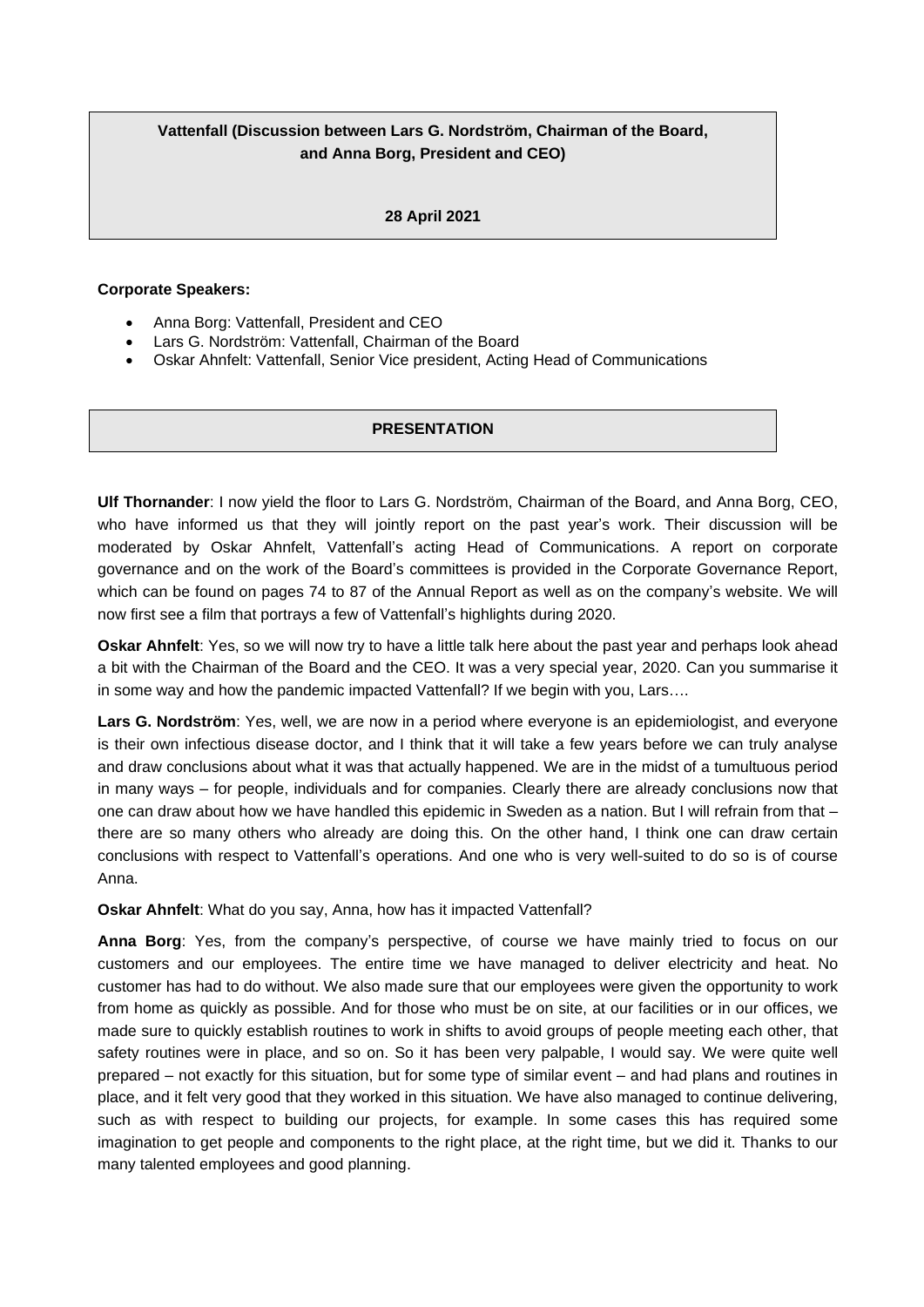**Oskar Ahnfelt**: That sounds good. And one of the major events during the year, of course, is that we got a new CEO: Anna. Lars, what was the Board's reasoning when you were faced with appointing a new CEO? What was important?

**Lars G. Nordström**: Yes, as it turned out we were looking for Anna Borg. As a matter of fact, when appointing a CEO you have to think about what it is that the CEO is to do. It's a quite common mistake when recruiting – not only CEOs, but in general – that you look at achievements and CVs, and then you say well this looks good, and that you pay too little attention to what it is that needs to be done. Our analysis was quite simple and unanimous. Vattenfall has done a number of good things. We are on the right track in a number of areas. What's important is that we stay the course. Maybe do things a little more focused. Maybe do them a little faster. Now when we know what it is we are to do. And so in fact what is needed here is not someone from outside the industry; here we don't need some turnaround person, who will turn everything upside down; rather, what's needed here is someone who can refine and develop, and speed up what is already in progress. And it turned out that in the executive management – and it always quite good to have internal recruitment for a CEO, I would say – and on the Board, we share this opinion in this case. So there was a person who had served both as head of Markets and was CFO, and who on top of this had a long record of experience within the company and the industry, and in general very good merits, to take into consideration as well. So it gradually became quite a simple choice. But I will also say that we conducted quite thorough interviews with external help to see if Anna was the right person, and we grew more convinced that it was the right decision. And we have not had any reason whatsoever to change that conclusion, I can also say.

**Oskar Ahnfelt**: Anna, you took office on the first of November. Tell us about your initial time, what have you done during these months?

**Anna Borg**: Well it has certainly been different since the situation has been different, so I feel that it has been very reassuring that I have worked in many different parts of the company. I know the company. And I also know many of the managers and employees since previously. It has certainly been helpful in this situation. And then I wasn't able to travel in the same way that I would have liked. So I have met many customers, partners and employees via video, and that is working well. But it is not quite as fun as it would have been to meet in person. So it has been a start that has felt good in many ways, and I feel very confident with our strategy and our direction and where we are headed. But it is unfortunate to not be able to meet with customers and employees face-to-face.

**Oskar Ahnfelt**: I think everyone will attest to that. But if we look back at 2020 and Vattenfall's operations, what highlights would you like to note?

**Anna Borg**: Yes, then it would be that we have continued to deliver on our strategy, then, despite rather tough conditions in the world around us. We continue to phase out fossil fuels from our operations. We decided, for example, to close Moorburg, our coal-fired plant in Hamburg. We continue to expand our fossilfree energy production. We had the inauguration of the Princess Ariane onshore wind farm in the Netherlands. We started construction of Kriegers Flak in Denmark. And the project surrounding the building of Hollande Kust Zuid, the world's largest offshore wind farm, is going full steam, also. So I would say these are good examples. We continue to grow in infrastructure for e-vehicle charging. We closed Ringhals 1 according to plan, as we had thought. And in other respects I think that we also – it is also worth mentioning the inauguration of HYBRIT, the pilot plant that also was held in 2020, in Luleå. And now it is up and running, for real.

**Oskar Ahnfelt**: And Lars, if you look back on 2020 from your perspective, what would you like to highlight?

**Lars G. Nordström**: I agree with Anna that those were important events. We are remarkably often in agreement on many matters, I would like to say. It is in fact so that when you hold the annual meeting, and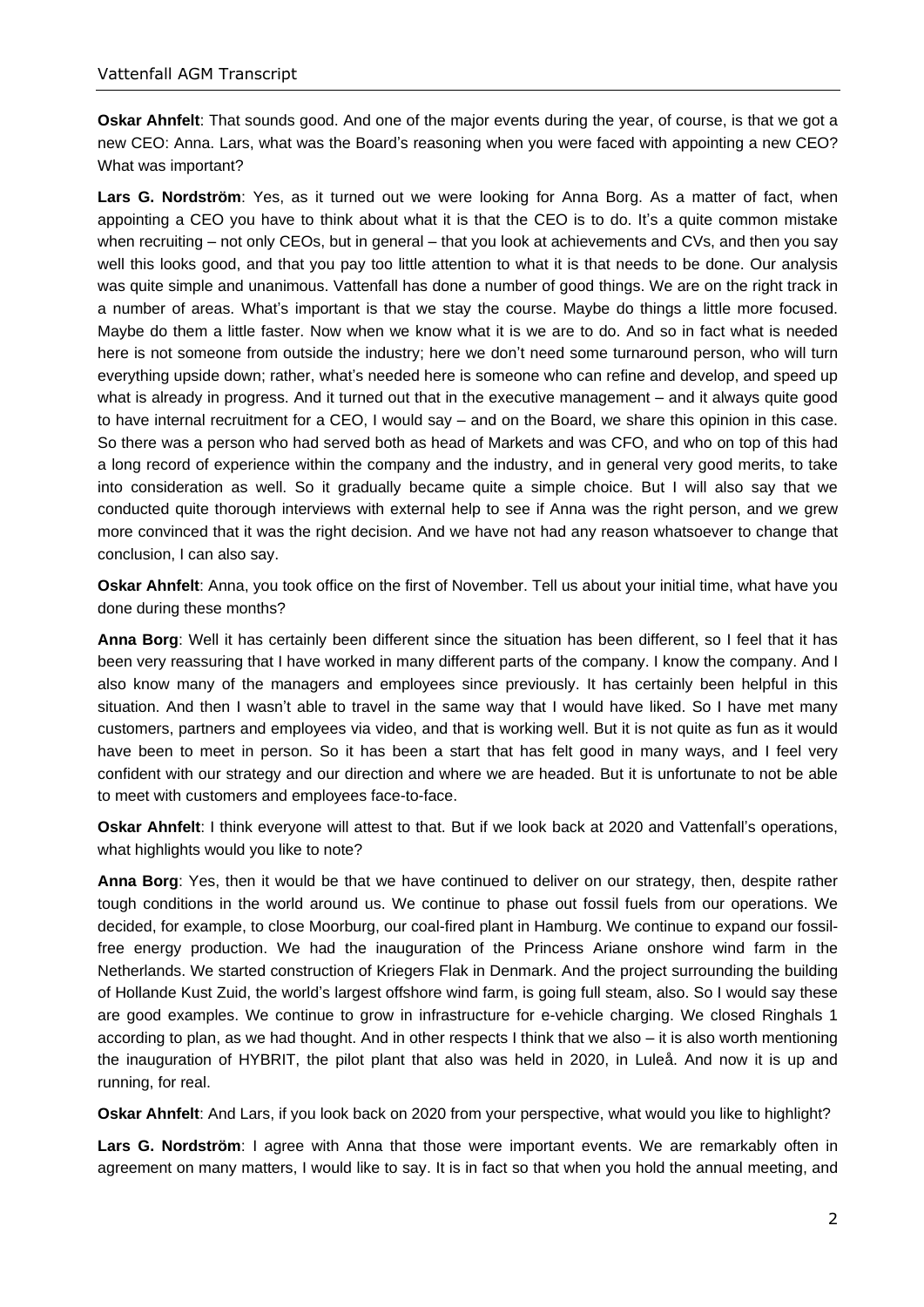when you produce an annual report, then you look at the year you are reporting on, so to say. And that is good, and then it is these events that are important, the ones that stick out. But is also so that what transpired in 2020 was in some cases prepared in 2019 and 2018. And what was prepared for in 2020, it will transpire at some point in the coming years. And so therefore I think that for me it is also important to note that we find ourselves in a period in which we are following through on and refining the strategy that we have and are carrying out the measures that we have decided to tackle, and these span over a period of several years. And I think it is  $-$  in addition to what Anna said  $-$  a strength to be able to note this.

**Oskar Ahnfelt**: If you look ahead, is there anything you think we have done now, but that we will notice in one, two, three, four years – that you have in mind?

**Lars G. Nordström**: Yes, I don't want to name anything in particular on that point, in fact, but rather what we do – it is the execution of our strategy that is important. The best strategy a company can have is the one that can be carried out – some genius once said – and I think there's a lot to it. We have done very many good things in line with our strategy, and all indications are that we will continue to do so.

**Oskar Ahnfelt**: Anna, but you gave an example of an event that happened – that Moorburg has been closed. Vattenfall has set the goal to enable fossil-free living within one generation. Where are we on that journey? How far have we come in the energy transition?

**Anna Borg**: I would say that we are at the beginning of the transition. We know where we are going, and we are taking steps – step by step the entire time – but this is of course a long-term endeavour, and it is a large part of our operations that must be transitioned. And this goes not only for Vattenfall, nor only for the energy companies, but if we look at the development that is taking place in Europe, and to some extent also globally, there are large parts of power generation in Europe that will be rebuilt – fossil fuels are being phased out. Large parts of the transmission and distribution grid – the infrastructure will either be modernised or expanded, or both, and then also large parts of industry and industrial processes will be converted to reduce  $CO<sub>2</sub>$  emissions. And this dynamic is taking place at the same time in all three areas. So I would say it is a gigantic transformation that not only we, but all of Europe is at the start of. And there our strategy to enable fossil-free living is spot-on. But now we must deliver, and we must pick up the pace of our delivery.

**Oskar Ahnfelt**: Anything you would like to add with respect to the energy transition and the European picture?

Lars G. Nordström: No, not more than that I return to this verb "do" – there are things that must be done, and it is not until they are done that the strategy will be a success. This is a big challenge – for Vattenfall, but for the industry as a whole. It is a big political challenge, too. This is not accomplished without considerable effort, and without considerable changes.

**Oskar Ahnfelt**: The Board has set new strategic targets for Vattenfall for 2025. What is the Board's view of Vattenfall's future? What is important looking ahead?

**Lars G. Nordström**: It is important that – if I may take another angle here…. It is important to note that Vattenfall is a company which, per its directive, is to generate a return. A market rate of return, the owners have decided. And it is important that we conduct our energy business in a professional manner. The owner has also stated this in its owner directive. And we are to be one of the companies that leads the development to environmentally sustainable energy production. And that is in tedious "bureaucratic Swedish". But it is also what is to steer our business. It is our guiding principle. Then, on our own – and I think this is very brilliant – we have come up with the umbrella text stating that we will be fossil-free within one generation. And that is also a type of guiding principle that is very important for a company to have. And I think we have succeeded with this.

**Oskar Ahnfelt**: Is growth important for Vattenfall?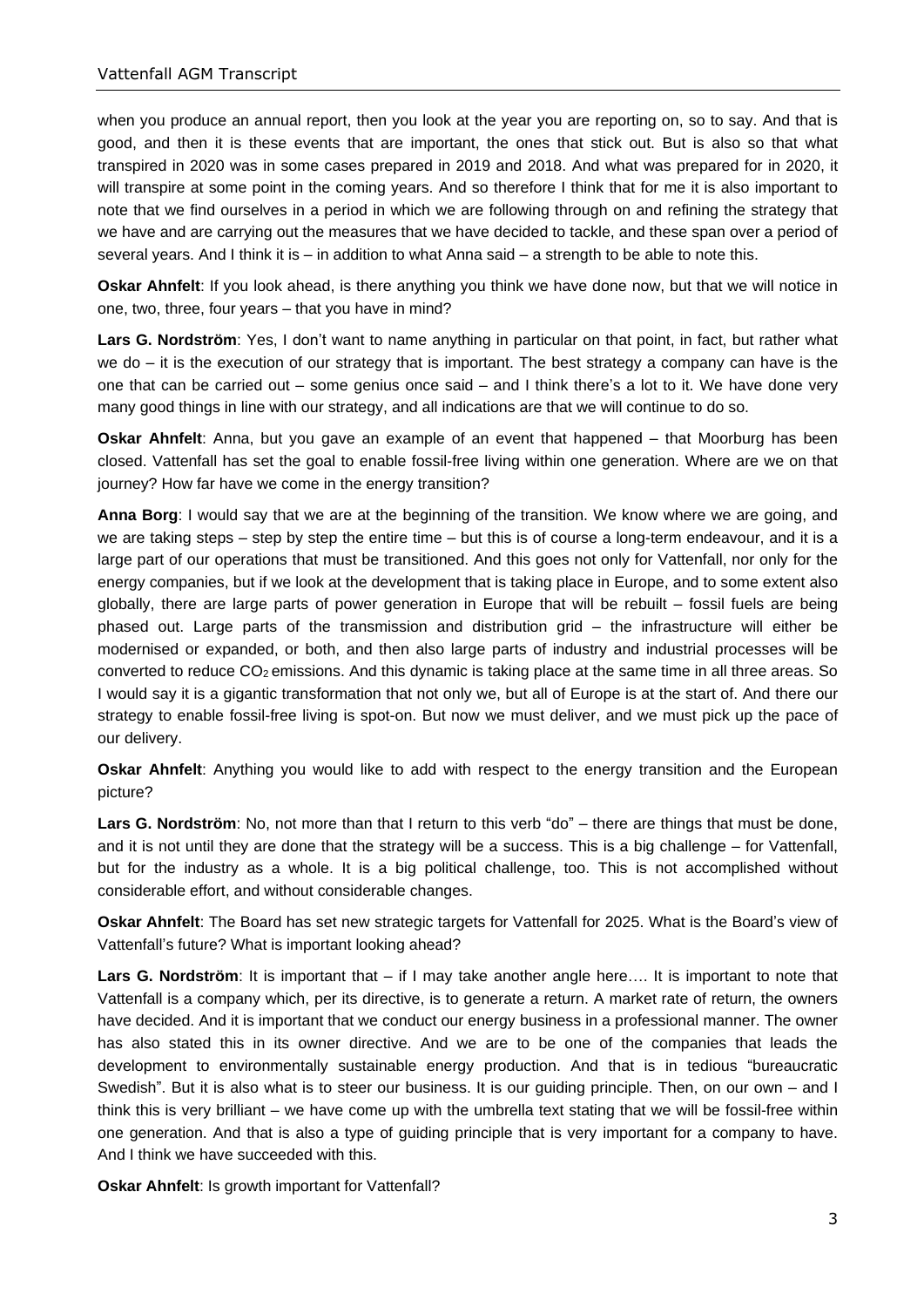**Lars G. Nordström**: That is a special topic for me. I mean that growth in itself is never any end in itself. It has to be growth that is profitable, and it has to be growth that is manageable from a risk perspective. Only then is growth interesting. Many years ago I once heard the head of the US Federal Reserve Bank say in response to the question: "You who have been in the financial sector for so long, what is the first warning sign you have seen in companies or countries that wind up in financial difficulties?" And he answered: "Growth". That was the first warning sign, according to him. And that may perhaps seem a little pessimistic, but he had quite a good view on many things. It was he who said that now we have decided that we will have a cost increase of 2%. But now it will be 2.9, that is, nearly 3. That is entirely unacceptable. That's 50% more than the goal. Yes, well there are some who would say the difference between two and three isn't that much. Of course it is, he said. Because next year, then you are up at 3.7, that is, 4. Then you've gone from 2 to 4. Totally unacceptable. There you have one of my idols. And that is why I say, sure, growth is good, but it must be controlled, both concerning profitability and risks.

**Oskar Ahnfelt**: One area that often pops up in the Swedish debate is nuclear power, of course. And this has been discussed not least in recent years in connection with Vattenfall's closures of Ringhals 1 and 2. At the same time, one gets the picture that the need for electricity will be increasing in the years ahead. How does that equation balance out, Anna?

**Anna Borg**: For sure, nuclear power is an issue that attracts a great amount of attention and stirs up many feelings, I would also say, too. I think it is important to look at this from an overall perspective. In the very short-term perspective we have no shortage of electricity in Sweden. On the contrary. However, a development is taking place which over a little longer time entails that we will have higher demand. When we look at electrification and such. So over time we will definitely need more power generation. In the shortand medium-term perspective, the most important concern will be that we can expand transmission capacity and use the production resources that we have, in a good way. Quite a bit of expansion of power generation is already taking place in Sweden now – wind power, above all – so quite a lot of generation will be added in the years immediately ahead. And then this will depend on a few things, a little bit. What the cost situation looks like for building even more wind power, for adding storage and flexibility solutions, to be able to stabilise this. And it will also depend on how costs develop with respect to, for example, small modular reactors, which I believe perhaps is the technology that will be closest at hand then, if the question arises for new nuclear power. The existing nuclear power that we have at Vattenfall – we have invested in it so that it can be operated efficiently and safely a good bit into the 2040s. And then we will eventually be forced to make a determination if any of them can have an even longer lifetime, or not. And then we will also see over time how big this need is, and what can fulfil it best. How much the costs will go down for this new type of small modular reactors, for example. I have a very hard time envisioning new, large scale nuclear power on commercial terms in Sweden. It is both full of risk and expensive, and I don't believe that any customer will pay more than what is necessary for electricity. But ample access to fossil-free electricity at competitive prices will be important.

**Oskar Ahnfelt**: Exciting! Any comment from you, Lars, on nuclear power? What is your view on that discussion?

**Lars G. Nordström**: Well, it would be strange if I had any other view on this than Anna. I share her sentiment entirely. Then you could say that it's a little… Of course we have nuclear power. Sweden has nuclear power. Vattenfall has nuclear power. And it is one of the important – one of the three key types of energy. Aside from hydro and wind power. As long as the market conditions exist, then we will continue to operate all three. We are – and it may seem daft to state the obvious – we are no energy policy instrument in this company. Rather, we are a company that has – a stock corporation that has clear directives from its owner about what are to do. One could think it is a bit reckless that Swedish Parliament is seriously discussing – nearly half of Parliament thinks we should not close Ringhals 1, when we ourselves have made the determination that, based on the criteria that the owner directive has established, that it is not